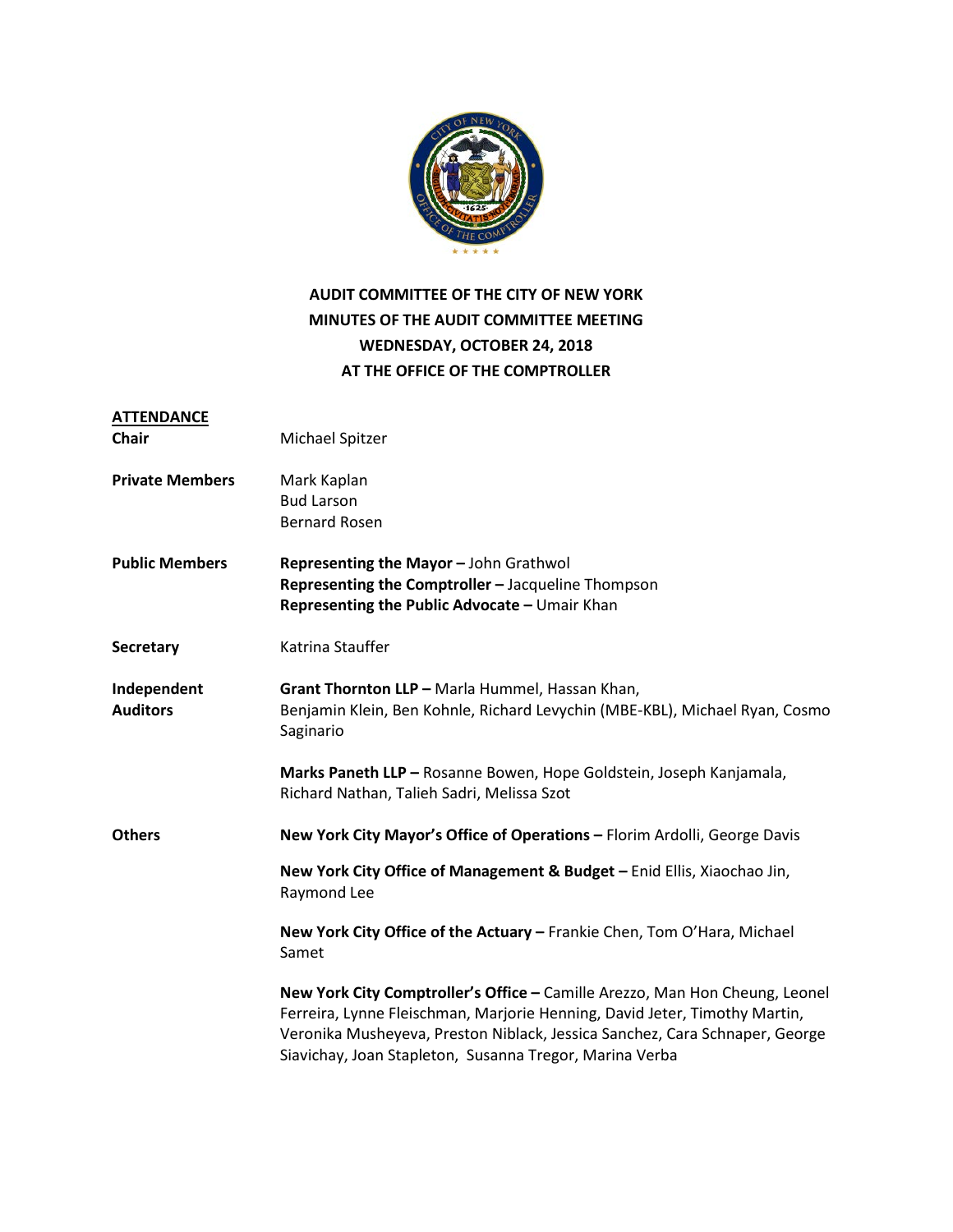# Audit Committee Meeting - October 24, 2018

### **I. Call to Order and Roll Call**

Mr. Michael Spitzer, Audit Committee Chairman, called the meeting to order at 9:30 a.m., and Audit Committee Secretary, Ms. Katrina Stauffer, took roll call; a quorum was present.

## **II. Motion to Accept Draft Minutes of the Audit Committee Meeting held June**

#### **27, 2018**

The next agenda item was the approval of the draft minutes of the June 27, 2018 Audit Committee Meeting. Chairman Spitzer inquired if there were any comments on the draft minutes as presented. Hearing none, Chairman Spitzer called for a motion to approve the minutes subject to the non-substantive editorial comments submitted to Ms. Stauffer; the Committee approved the draft minutes of the June 27, 2018 meeting.

#### **III. Executive Session**

Chairman Spitzer asked for a motion to enter into Executive Session. A motion was made to go into Executive Session for the purpose of discussing non-public financial information about The City of New York. The motion was unanimously approved.